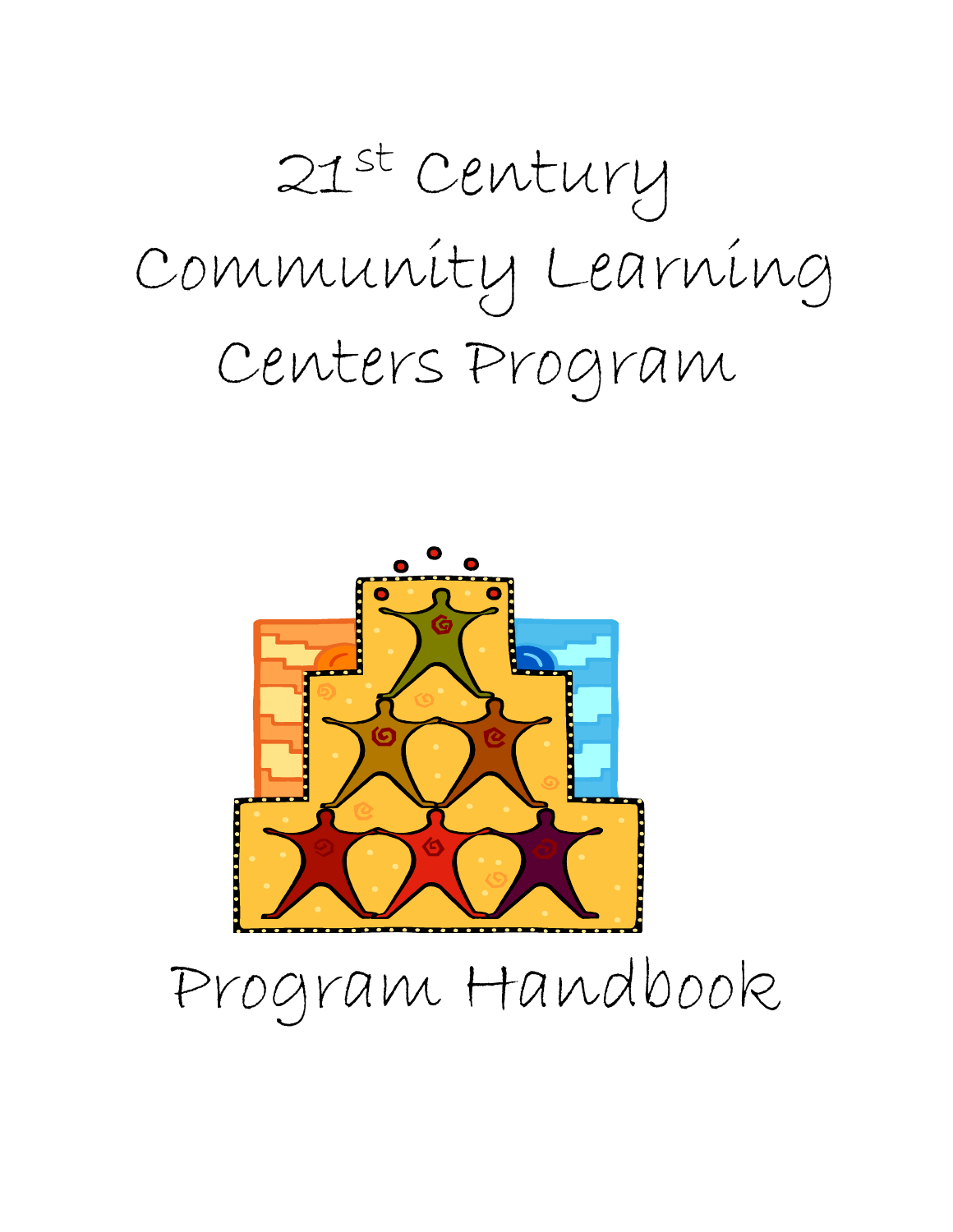Welcome to our 21<sup>st</sup> Century educational programs. We are looking forward to a great year with you and your child at our 21st Century Community Learning Centers (CCLC) program. We hope that you will become fully involved in your child's education and recognize how our programs will benefit your child, you, and your entire family. The following information will help you to understand the operations of our sites, the responsibilities of our site staff and your role in helping provide a quality experience for your child. Should you have any concerns regarding the program at any time, please feel free to call.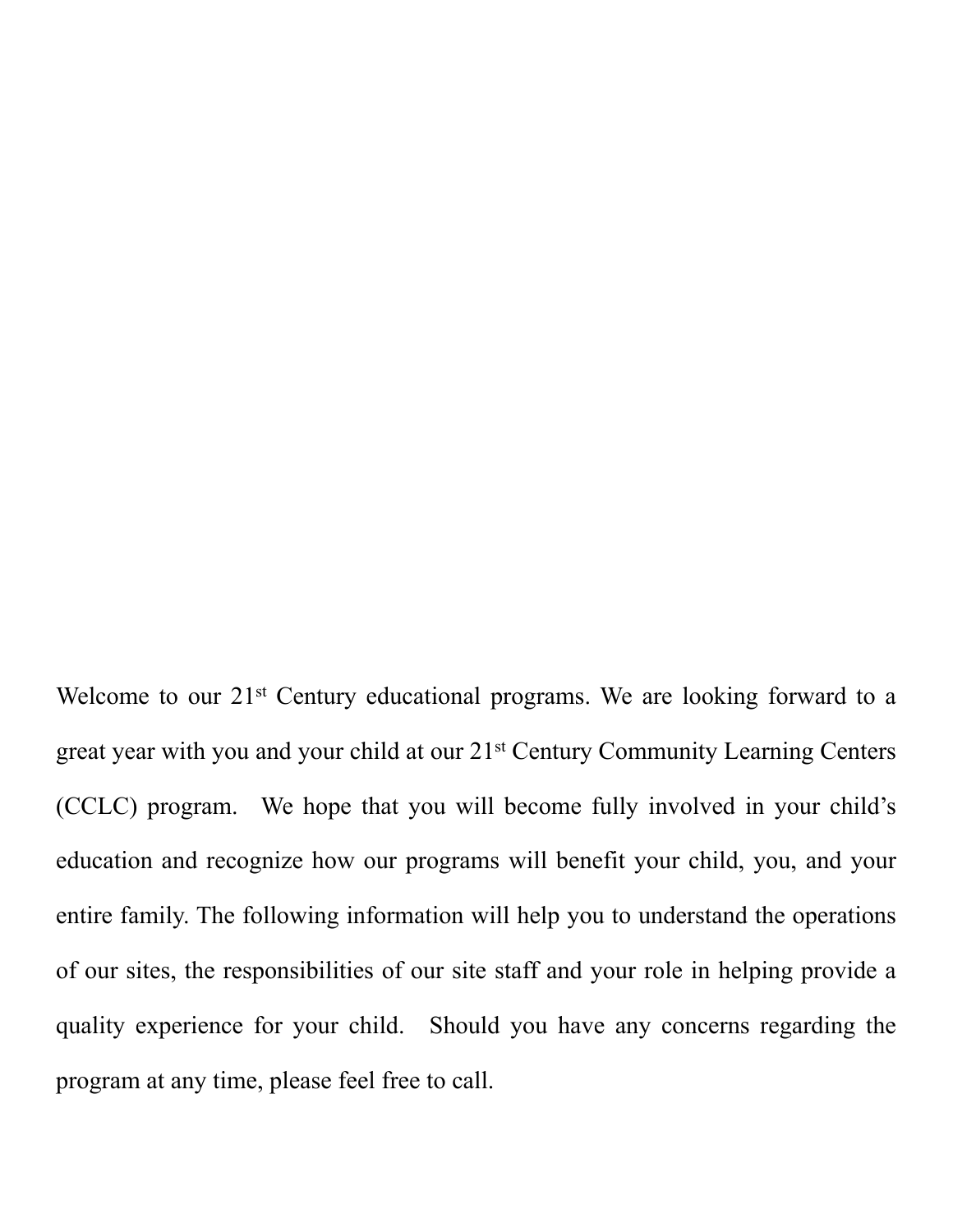Contact Information: Melanie Shannon, 21st CCLC Project Director Phone Number : 662-534-1800

## **Mission Statement**

 The District 21st Century Community Learning Centers (CCLC) program is dedicated to enriching the educational, social and cultural opportunities of students and families in the communities served by the District.

#### **Goal of the Program**

 The 21st CCLC program is held at New Albany Elementary School, New Albany Middle School, and New Albany High School, three afternoons per week during October through April. In addition, programming is offered four mornings per week at each school during the months of October-April. A special summer program is available to students who qualify for twelve days during the month of June.

The afternoon program hours are immediately after school until the students are released for pickup at 5:15 p.m. each afternoon of operation. Morning hours are 7:00-7:30 a.m. All program activities are funded by a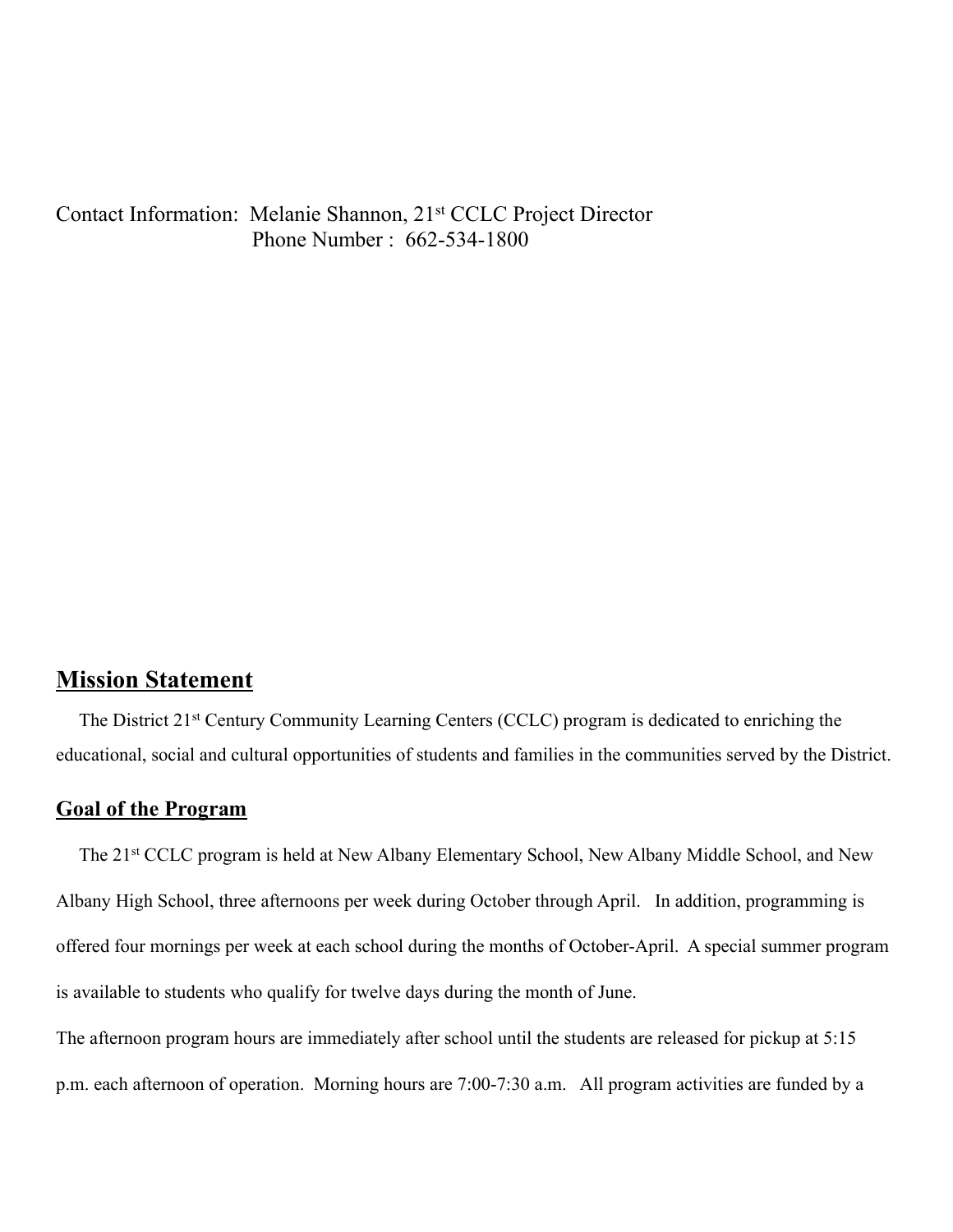21<sup>st</sup> CCLC competitive grant funded by the MS Department of Education through the U.S. Department of

Education. Therefore, all program services are provided to your child free of charge. The goal of the 21 st

CCLC Program is to provide the students and parents of the New Albany School District and the surrounding

community with an organized, educational, and recreationally oriented before-school, after-school, and summer

programs for students. It is the intent of the program to ensure that the students are cared for in such a way it

will be beneficial for both the parents and child.

# **Admission of Students**

Students will be admitted using the following considerations and procedures:

### **Before School & Afterschool Educational Program**

- 1. Student must reside within the New Albany School District attendance area and/or have teacher and principal recommendation that meet grant requirements.
- 2. Students scoring Basic or Minimal on the Mississippi Curriculum Test, 2nd edition, will receive priority for admission to the program. Additionally, students academically at-risk as determined by report card grades, classroom performance, and teacher referral will receive priority consideration. All other available program admission slots are on a "first come – first serve" basis.
- 3. All required registration and admission paperwork is received by the program site. Any change to this information must be communicated to the Site Coordinator immediately so that current information is always on file. This is for the safety of your child.
- 4. Space availability.
- 5. Consideration of sibling participation.
- 6. Student's ability to cooperate and work in small group settings, display appropriate behavior, and adhere to staff expectations.

### **Summer Program**

- 1. Student must reside within the New Albany School District attendance area and/or have teacher and principal recommendation that meet grant requirements.
- 2. Students academically at-risk as determined by report card grades, classroom performance, and teacher referral will receive priority consideration. All other available program admission slots are on a "first come – first serve" basis.
- 3. All required registration and admission paperwork is received by the program site. Any change to this information must be communicated to the office immediately so that current information is always on file. This is for the safety of your child.
- 4. Space availability.
- 5. Consideration of sibling participation.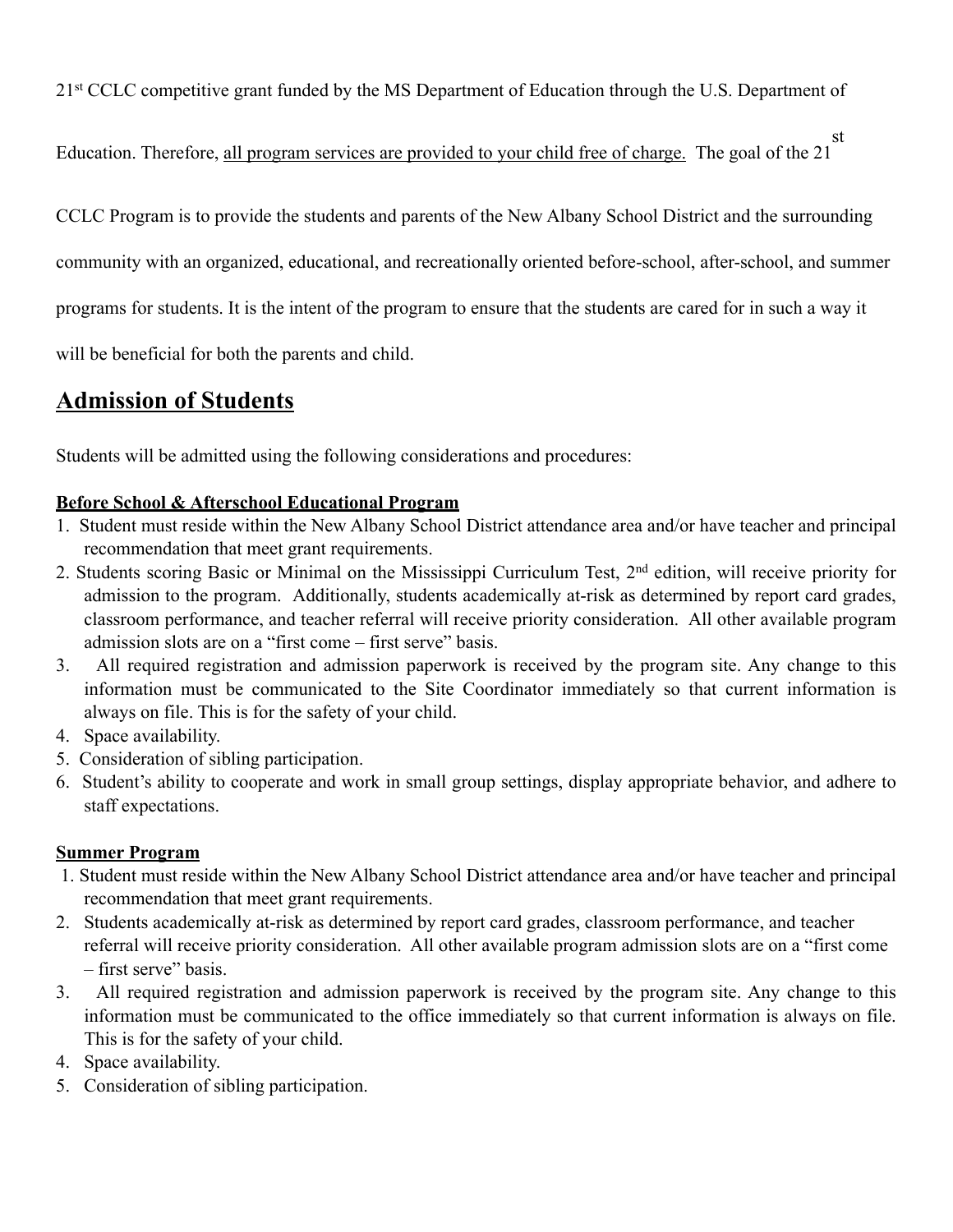6. Student's ability to cooperate and work in small group settings, display appropriate behavior, and adhere to staff expectations.

## **Hours and Days of Operation**

 After-school program hours are 3:00 p.m. to 5:15 p.m. three days per week from October through April. Students are escorted from their individual classrooms to the program by school staff. The program does not operate on school vacation days, on days of early release for threat of inclement weather or days of school cancellation for inclement weather.

Summer enrichment program hours are 9 a.m. to 12 p.m. Tuesday thru Thursday during June.

### **Enrollment Forms**

A complete set of enrollment forms must be on file before your child may stay for the

21st CCLC program. These forms include, but are not limited to, the enrollment form and the signature page of the New Albany School District Student Handbook. No child will be allowed to stay for any reason unless the forms are signed and dated. It is the parents' responsibility to notify Site Coordinator and 21<sup>st</sup> CCLC staff of any changes. These changes would include change of address, change of contact numbers, change in those persons authorized for pick-up, and changes in family arrangements.

## **Orientation**

 Upon completion of required paperwork, a staff member is available to sit down with the parent and/or student to review paperwork, go through the Program handbook, provide an overview of the program, and give a tour of the facility if desired. This should be arranged with the site coordinator.

## **Attendance Policy**

 If your child is enrolled in the 21st CCLC program, he/she is expected to attend each program day. If a child is absent, we will make every attempt to determine why the child is not present. It is for your child's safety and your peace of mind that we do this. **If your child is going to be absent, please call the school office and ask that the Lead Teacher/Site Coordinator be notified.**

\*\*\*In order for students to benefit from the 21<sup>st</sup> Century After School Program, regular and consistent attendance is required. Regular and consistent attendance is defined as attending, on average, two of the three scheduled days every week, unless ill or other unavoidable conflict. Once a child is enrolled, attendance will be monitored and inconsistent or sporadic attendance will be documented and placed in the student's file.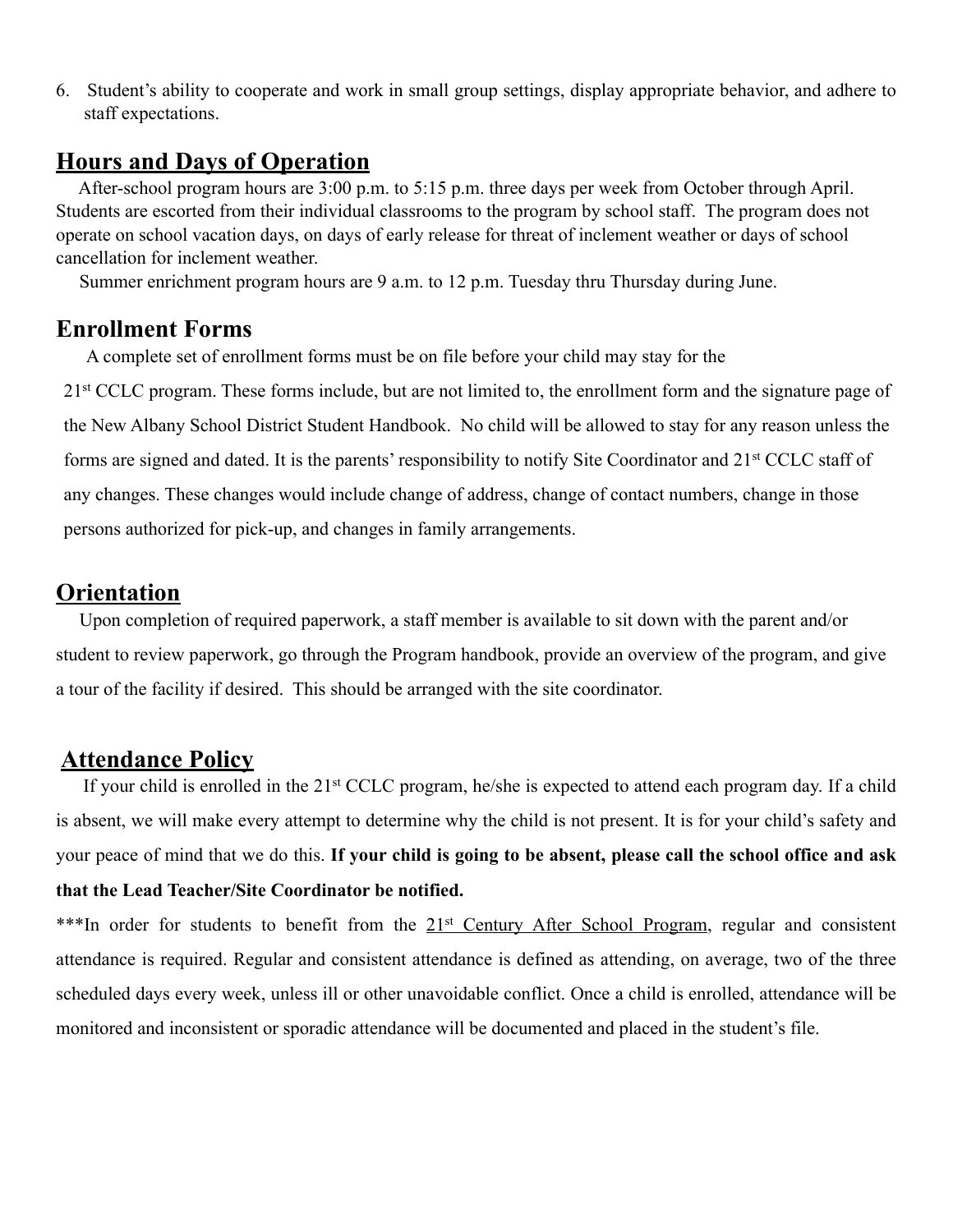The program sites serve a limited number of students. There may be a waiting list for students who qualify for the program. If a student is not going to attend regularly, that "spot" needs to be made available to the students on the waiting list.

Research done on 21<sup>st</sup> CCLC programs indicate that students who attend regularly experience much more academic and behavioral benefits than those whose attendance is irregular. Likewise national 21st CCLC evaluation data collected on the New Albany School District program, indicate that students who attend regularly, experience greater benefits, academically, socially, and behaviorally. Program participants are expected to attend for a minimum of one (1) hour each program day, unless there are unavoidable scheduling conflicts or emergencies.

### **Scheduling**

 Students who participate in the after-school program are provided with 15-30 minutes per day for homework assistance and/or tutoring. Enrichment classes will be offered weekly at each site. All tutoring sessions are conducted by certified teachers, or other program staff directly supervised by certified teachers. All Volunteers not regularly employed by a governmental agency or non-profit community organization are subject to background checks and screenings.

## **Dismissal/Release of Students**

- 1. Pick up may ONLY be made by authorized parties. Permission MUST be in writing and signed by the legal parent or guardian on the Registration Form that is completed on the first day of program attendance, or previously.
- 2. At pick up time, the parent, guardian, or authorized person MUST come into the School building to personally pick up the student, or the student will be accompanied to the vehicle by a program staff member.
- 3. If an emergency should arise and you should need to take your child from school before the close of day, we would appreciate if you would notify office staff that your child attends the after-school or summer program.
- 4. In the event of illness, or other absences, please notify the  $21<sup>st</sup> CCLC$  program staff if at all possible.
- 5. Staff will not release children to anyone, including parents, who appear to be under the influence of drugs or alcohol. Emergency contacts will be called to transport the child home.

The after-school program ends exactly at 5:05 pm and pickup should occur no later than 5:15 p.m. Please be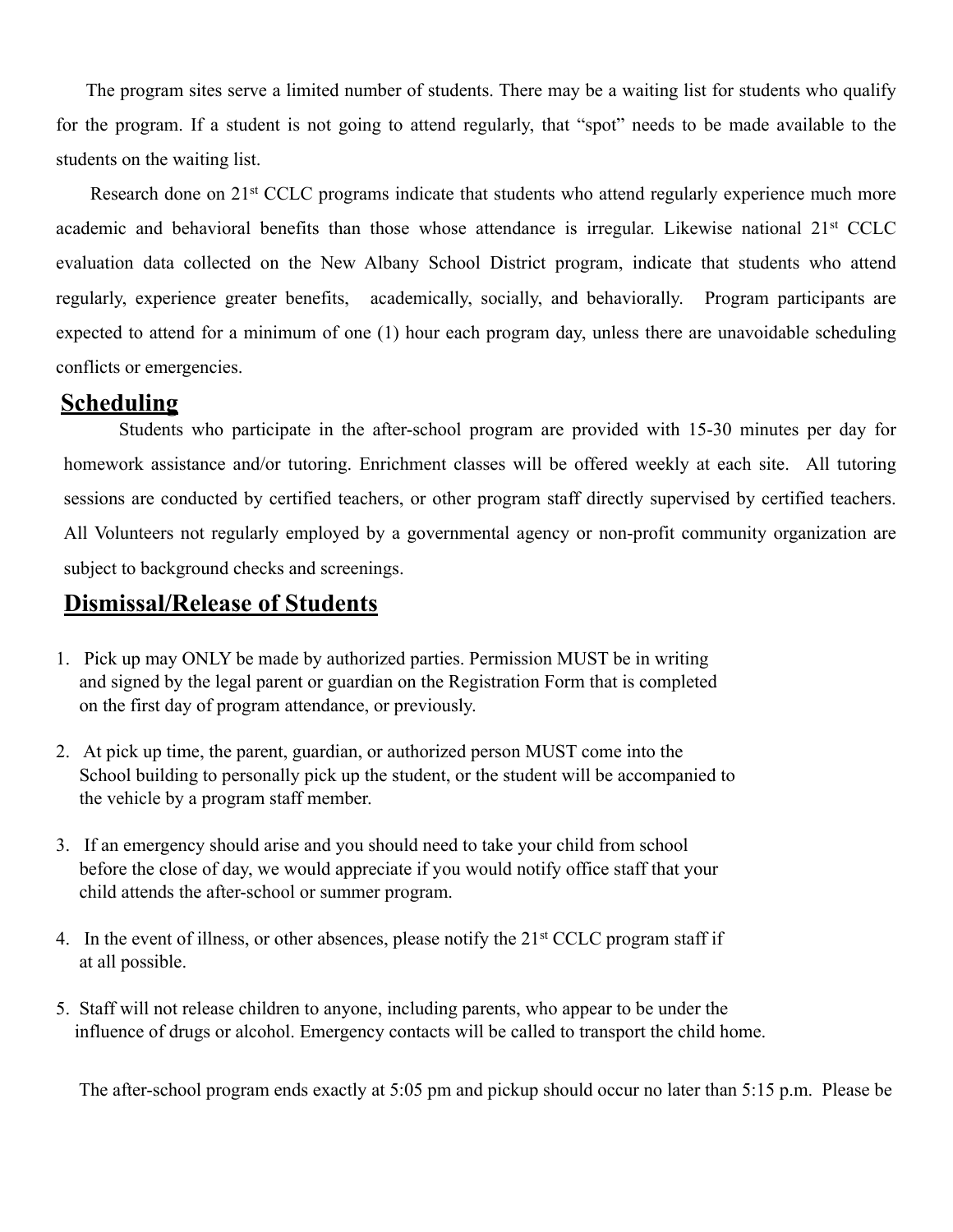on time! Parents should arrange for an authorized back-up person to pick up their child in the event of lateness. Chronically late pick-ups create hardships on the program staff and could result in our inability to continue serving your child. Parents are **strongly encouraged not to pick up their child before 5:05 pm.** This will allow sufficient time for full participation in the program.

# **Supervision Policy**

All students served in the 21<sup>st</sup> CCLC program will be supervised at all times by appropriate staff.

**After School Program:** Appropriate staff members will meet students in designated area at 3:00 p.m. to begin the daily schedule.

**Supervision:** Students may run errands inside the building or use the restroom alone or in groups of no more than six children without adult supervision as long as the following conditions are met: children are within hearing distance of a staff member, the staff checks on the students at least every 5 minutes until they return and the restroom is for exclusive use of the program. One group of not more than 6 students, 4th grade and older, may engage in activities that pose no physical risk to their safety in a room without a staff member as long as the staff member can see or hear the students at all times and checks on them at least every 5 minutes. All students will be under the direction and supervision of program staff.

**Custody Agreements:** If there are custody issues involving your child, you must provide the center with court papers at the time of registration indicating who has permission to pick up the child. The center may not deny a parent access to their child without proper documentation. If custody changes, the parent is required to notify the center and provide a copy of the changes.

**Child Abuse Reporting:** All staff members are trained and mandated reporters of child abuse. If staff members have suspicions that a child is being abused or neglected, they **MUST** make a report to the local children's services agency. The safety of the students is always our first concern.

# **Fieldtrips/Transportation of Children:**

 The center will **not** transport a child in emergency situations. If a child requires transportation, the parent or the emergency squad will be contacted.

 Parents will receive written notification and will be required to sign authorization forms prior to any field trips requiring transportation or to an additional walking destination.

 Field trips are arranged by sites. Trained staff members will be assigned a group of children to supervise. Before departing the center, each staff member will take a count of all the children in their group on a separate attendance sheet, specifically created for the trip. Upon arrival at the destination, the staff member will take another count to assure that all of the children have safely arrived. This process will be repeated upon leaving the destination and returning to the center. During the course of fieldtrip, each staff member will have specific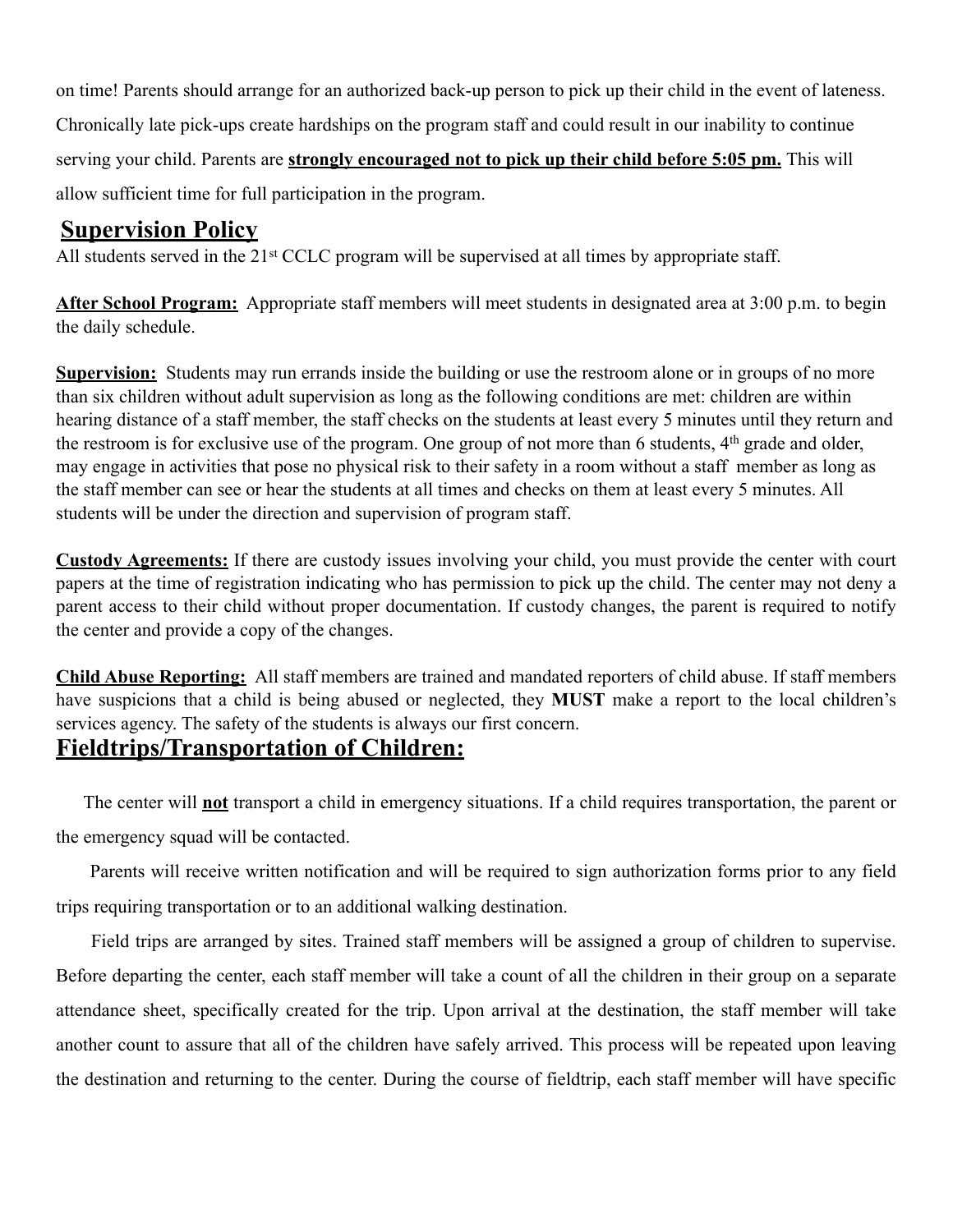children that they are responsible for supervising. Before any child participates in a fieldtrip, the center will obtain written permission from the parents. Phone calls and handwritten notes are not acceptable.

## **Guidance Policy**

 The goal of the child guidance and management policy at each site is for children to learn self-discipline so they may function independently in a socially acceptable manner. Self-control and social skills are developed by guiding the children through everyday activities and interactions with others. Rules and limits are set for three main reasons: to prevent possible harm to self or others; to prevent infringement on the rights of others; and to prevent damage to property. To provide a safe and secure environment for everyone, the following rules have been developed which will be in effect at all times. Students will be expected to:

- Follow rules of school district handbook.
- Follow the directions of staff the first time they are given.
- Show respect and speak kindly to others. (no swearing, put-downs, name-calling, threats, etc.)
- Keep hands and feet to yourself. (no hitting, kicking, pinching, etc.)
- Ask permission to leave an area.
- Use equipment and materials properly, carefully, and with respect.
- Clean up after themselves.
- Refrain from chewing gum.

These guidelines are also required of all staff members at the program site.

 Children will be taught to be responsible for their own actions; they make the choice to follow the rules and enjoy the rewards or to disregard the rules and accept the consequences. Appropriate behavior will be encouraged by verbal praise, rewards, and positive communications with parents. Whenever possible, natural and logical consequences will be provided for inappropriate behavior. Students must understand that undesirable behavior cannot, and will not, be tolerated. Parents will be informed of their child's behavior and may be called upon to participate in a partnership to resolve special situations. If at any time, the staff determines that a child is unable to benefit from the program or poses a danger to other children, staff, himself/ herself, or the program, a parent conference will be scheduled. If the behavior continues, the child may be dismissed from the program.

# **Snacks**

 A nutritional snack will be provided each day. Please include any food allergies on your child's enrollment form. Medically prescribed diets for a child enrolled in the program shall be provided as ordered by a physician. Such diets shall be on file and adhered to in preparation and service.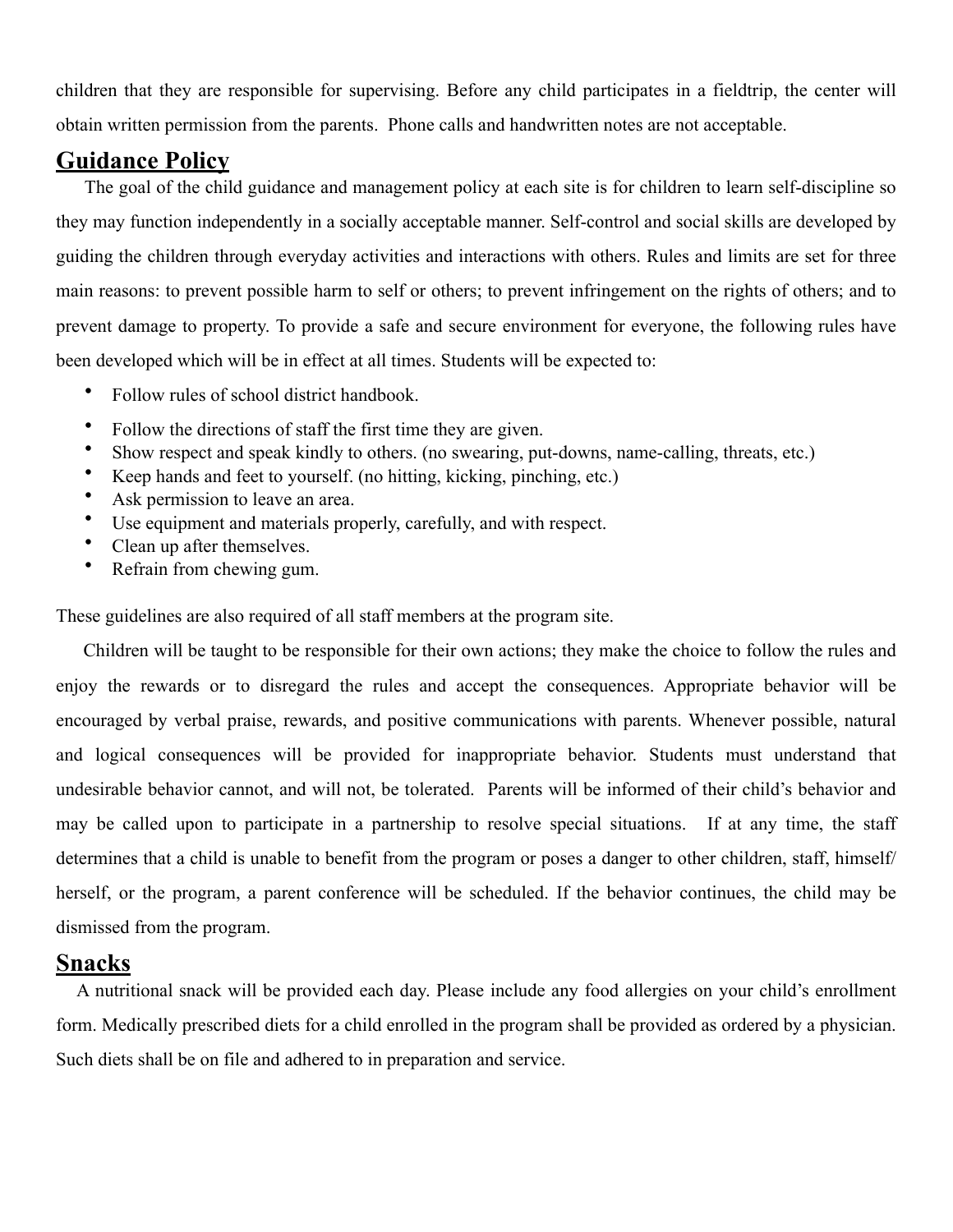# **Accidents/Emergencies:**

 The school has devised several procedures to follow in the event that an emergency would occur while a child is in the care of 21st CCLC staff. In the event of a fire or tornado, staff will follow the written instructions posted in the school. The instructions describe emergency evacuation routes and the procedures to be followed to assure that children have arrived at the designated spot. In order to prepare children for the unlikely need to evacuate, the school does conduct periodic fire drills and tornado drills. Should we need to evacuate due to fire or weather conditions, or the loss of power, heat, or water to the school, children will be evacuated to designated emergency locations. A sign will be posted in the front door of the school indicating that we have been evacuated and the location where you can pick up your child. Parents will also be contacted as soon as possible to come to pick up your child. If a parent cannot be reached, we will contact the emergency contacts as listed on your child's enrollment information. In the unlikely event there would be an environmental threat or a threat of violence, the staff will: secure the children in the safest location possible; contact and follow the directions given by the proper authorities; and contact the parents as soon as the situation allows. An incident report would also be provided to the parents.

 In the case of a minor accident/injury, staff will administer basic first aid. If the injury/illness is more serious, first aid will be administered and the parents will be contacted immediately to assist in deciding an appropriate course of action. If any injury/illness is life threatening, the EMS will be contacted, parents will be notified, and a staff member will accompany the child to the hospital with all available center health records. Staff will not transport children in staff owned vehicles. Only parents or EMS will transport.

 An incident/injury report will be completed and given to the person picking up the child on the day of the incident/injury, if any of the following occur: the child has an illness, accident, or injury which requires first aid; the child receives a bump or blow to the head; the child has to be transported by emergency squad; or an unusual or unexpected event occurs which jeopardizes the safety of the child. All District policies and procedures regarding injury shall be followed, with appropriate reporting.

## **Management of Illness:**

 The 21st CCLC sites provide children with a clean and healthy environment. A child with any of the following symptoms will be isolated and parent or emergency contact notified:

- Temperature of  $100+$  degrees F in combination with other signs of illness
- Persistent Diarrhea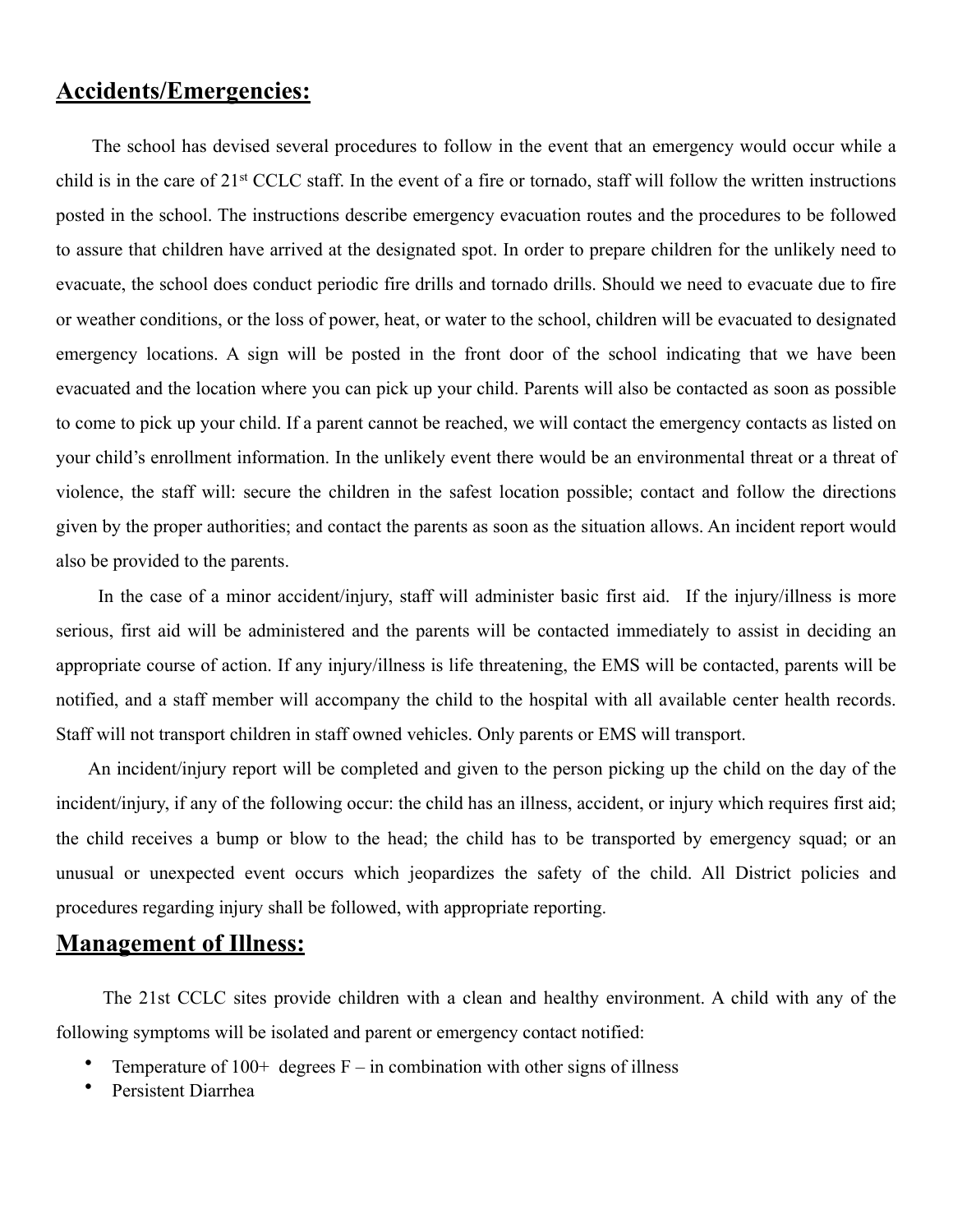- Difficult or rapid breathing
- Yellowish skin or eyes
- Redness on the eye, obvious discharge, matted eyelashes, burning, itching
- Untreated skin patches, unusual spots or rashes
- Unusually dark urine or grey/white stools
- Stiff neck with an elevated temperature
- Vomiting more than once or when accompanied by any other sign of illness
- Sore throat or difficulty swallowing

 Any child demonstrating signs of illness not listed above will be carefully observed for symptoms. The parent will be notified. If a child does not feel well enough to participate in center activities, the parent will be called to pick up the child. Anytime a child is isolated, they will be kept within sight and hearing of a staff member.

 **Medications:** The center will administer medications to a child only with written parental request. Medications will be stored in a designated area inaccessible to the children. Medications may NOT be stored in a child's bookbag. The only exception to this requirement is for children who require the immediate use of an inhaler for a medical condition. Parents must sign a release stating that they are permitting their child to have access at all times to the inhaler. The child must keep the inhaler in his/her backpack and the backpack must be kept in the office.

 **Prescription medications** must be in their original container and administered in accordance with instructions on the label. Over-the-counter medications must also be administered in accordance with label instructions. If parents request any different dosages or uses, a physician must provide written instructions. Over-the-counter medications will not be administered for more than three consecutive days without instructions from a physician.

### **Outdoor Play**

 Research has shown that children stay healthier when they have daily outdoor play. Based on this information and state requirements, outdoor play will be included in our program on a daily basis. We will limit the amount of time outside when the temperatures are very warm or very cold. If the situation requires, we will adjust outdoor time due to rain, threatening weather, ozone warning, etc. On days that outdoor play is not provided due to these conditions, we will include a time for indoor gross motor activities. Please send your children with the proper clothing so they may be comfortable and safe whenever we are outside. This includes hats, mittens, and boots in the winter time.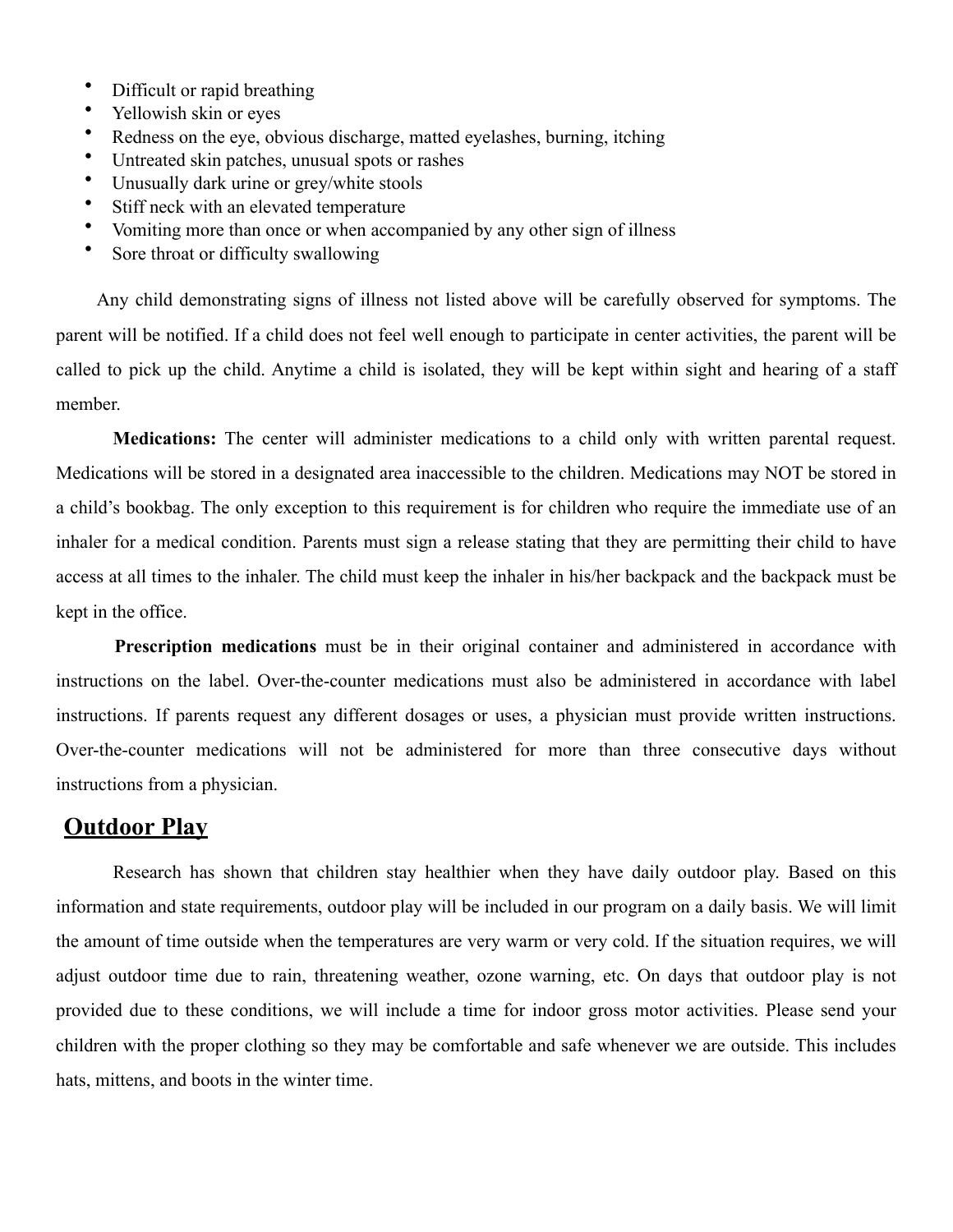# **Parent Participation**

 Parents are encouraged to participate whenever possible in the activities at the center. Parents have access to all areas of the building used for activities during hours of operation but should check in with front office to be accompanied by a staff member. However, due to staff responsibilities and schedules, parents are asked to make appointments with staff when it is necessary to engage in any lengthy conversations. Scheduled appointments allow the staff to focus on you and your child. If you have any concerns or questions at any time, please feel free to bring them to the appropriate staff member when they occur. Often problems can be addressed when they are little, before they grow into bigger issues. We want the relationship between you and the center to be positive. Parents are also encouraged to:

- Participate in appropriate activities  $\&$  programs that support the education of their child.
- Get involved with the Parent Advisory Committee and help make program decisions.
- Make contact with other parents to encourage participation.
- Attend site-sponsored parent trainings and workshops.
- Help plan and participate in healthy activities as appropriate.

**Parent Conferences:** Parent conferences are scheduled by your child's regular classroom teachers. 21<sup>st</sup> CCLC staff provide input to your child's classroom teacher on a continuous basis regarding academic and behavioral performance measures. All parents/guardians are encouraged to take advantage of meeting with the academic staff of the 21st CCLC center often.

# **Additional Policies:**

**Dangerous Weapons – Zero Tolerance:** Students shall not carry, conceal, possess, display, or use deadly weapons or look-alike weapons at school or the center. Offenders will be subject to disciplinary action and dismissal. Under no circumstances are concealed weapons permitted at any center.

 **Zero Tolerance:** The New Albany School District has a Zero-Tolerance policy for incidents involving threats, weapons, harassment, and drugs, etc. Students will be disciplined according to the New Albany School District Serious Misconduct Code, which could include suspension and expulsion from school and dismissal from the 21st CCLC program.

 You may refer to the Student Handbook that was provided to you on the first day of the current school year for additional behavior consequences, dress code, and other pertinent procedures and regulations. If you do not have a copy of the Student Handbook, please contact the District Office and an additional copy will be provided to you at no cost.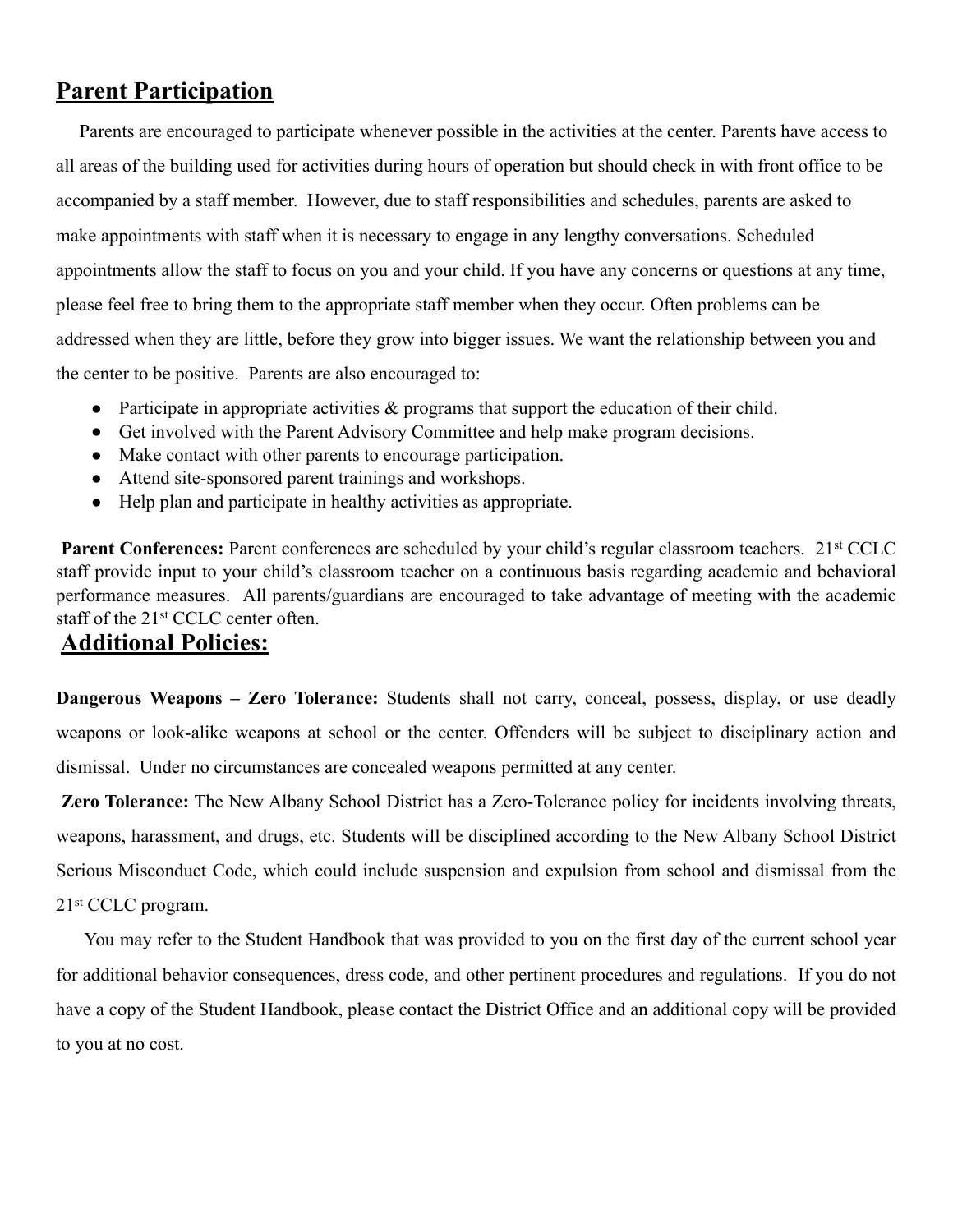**Smoking and Tobacco Use***:* All school buildings and school grounds within the New Albany School District are designated as smoke-free environments. All employees, students, parents, and visitors are required by Mississippi law to refrain from smoking and/or using tobacco products anywhere on district and school property.

 **Sexual Harassment:** Sexual harassment is a form of misconduct that undermines the integrity of our programming. Sexual harassment refers to behavior which is not welcome, which is personally offensive, which debilitates morale, and which therefore interferes with the working or learning effectiveness of its victims and their peers. Individuals who experience sexual harassment should make it clear that such behavior is offensive to them and should promptly process a complaint with the site director.

 **Telephones**: The telephone in the center office is used for business purposes and is available to students for **EMERGENCIES ONLY**. Students are not called to the phone for messages or personal calls during program periods; however, messages can be given to students by staff members. Staff members will return calls to parents at their earliest opportunity. Please refer to the New Albany School District Student Handbook for regulations regarding cell phone use by students.

**Safe School***:* Help keep our schools and learning centers safe! When you spot any activity that could hurt students or our center, please call the School/District Office M-F 8:00 a.m.-4:00 p.m. to report the activity/ situation. If you wish, you do not have to identify yourself when you call.

**Title IX – Discrimination:** In accordance with Federal law and U.S. Department of Agriculture policy, this institution is prohibited from discrimination on the basis of race, color, national origin, sex, age, or disability. To file a complaint of discrimination, write USDA, Director, Office of Civil Rights, Room 326-W, Whitten Building, 1400 Independence Avenue, SW, Washington, D.C. 20250-9410 or call (202) 720-5964 (voice and TDD). USDA is an equal opportunity provider and employer.

**Personal Property**: Personal property, such as balls, toys, games, etc., should be left at home. We cannot assume responsibility for such items. Children should not wear expensive watches or jewelry items. All electronic devices, including but not limited to pagers, laser pointers, CD players, cell phones, etc., are prohibited. Please refer to the New Albany School District Student Handbook for details regarding personal property regulations and requirements.

**Homework/Internet Use**: Students will be assisted with homework as time allows. Unless special programming is taking place, students will have minimal time to work on homework each day. Homework **may**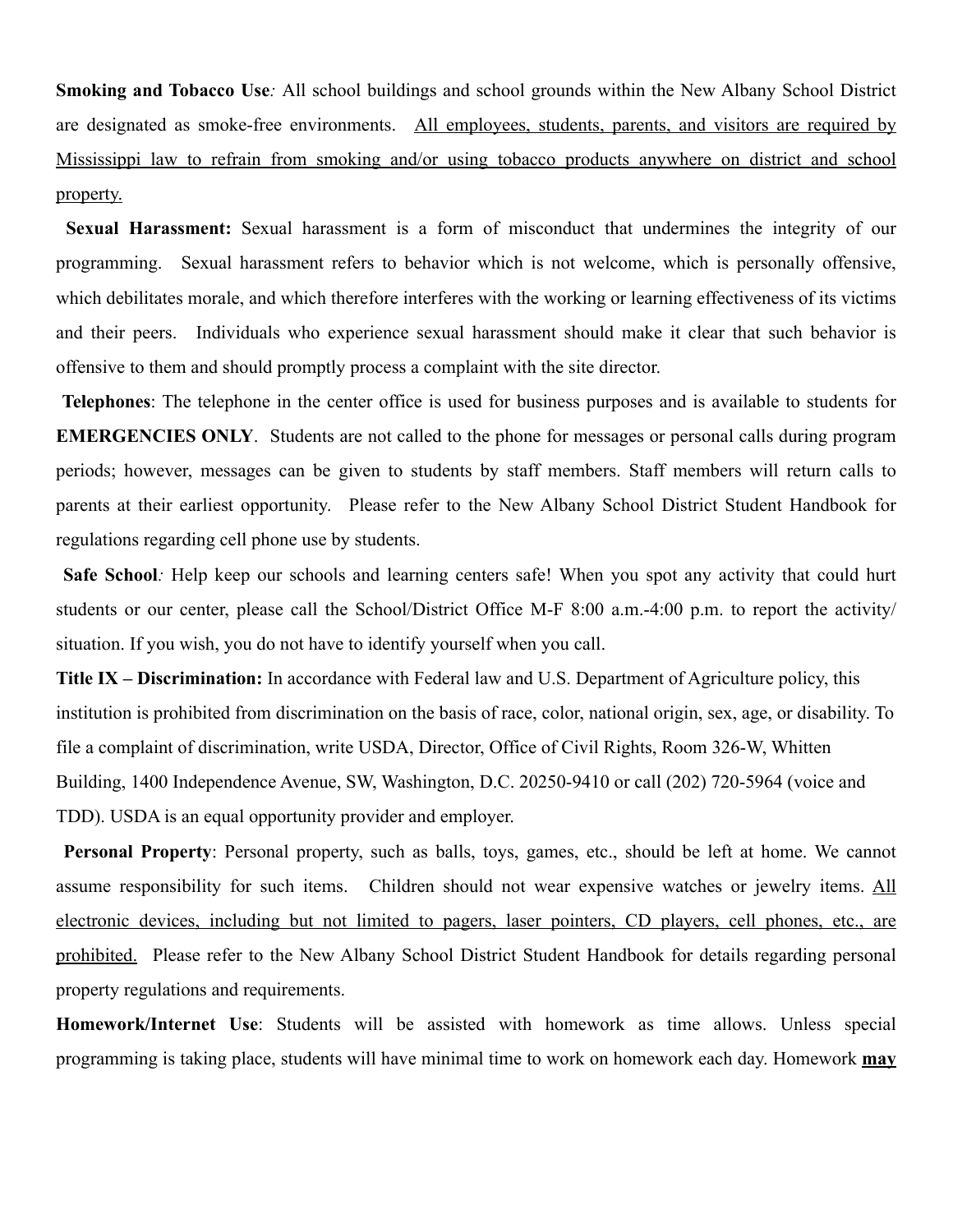**or may not** be completed when the student leaves the center. It is the responsibility of the parent to check homework and assist with completion.

Students will have access to the Internet at the 21<sup>st</sup> CCLC. Each student of the New Albany School District reads and signs an Acceptable Use Policy statement regarding Internet use. Inappropriate usage of the Internet will result in loss of privileges.

**Confidential Information:** All information about children and their families including all records will be handled as confidential information. Access to child and family records will be restricted to appropriate administrative and instructional personnel. A parent/guardian may request to view their child's records at any time. All volunteers will abide by the confidentiality policy. Breach of confidentiality by an employee may result in immediate dismissal.

**Playground Safety Rules:** The school playground will be used for recreational and physical activities and games. The same behavior rules and regulations to which students must adhere during regular school hours will be observed during the time the child is enrolled in the 21st CCLC learning program.

**Publicity and Program Information:** The New Albany School District has a website: [www.newalbany.k12.ms.us](http://www.newalbany.k12.ms.us). This website has important information that is helpful to parents Additionally, each school within the district has a link with school news and events posted regularly.

# **Responsibilities**

### **Student responsibilities include:**

- 1. taking care of equipment
- 2. cleaning up after activities
- 3. sharing equipment with each other
- 4. keeping hands and feet to themselves
- 5. using appropriate language
- 6. treating staff with respect
- 7. finish what they start
- 8. being responsible for all personal belongings
- 9. leaving all toy weapons and personal toys at home
- 10. obey all school rules while participating in the program

#### **Parent responsibilities include:**

- 1. being on time to pick children up
- 2. treating staff with respect